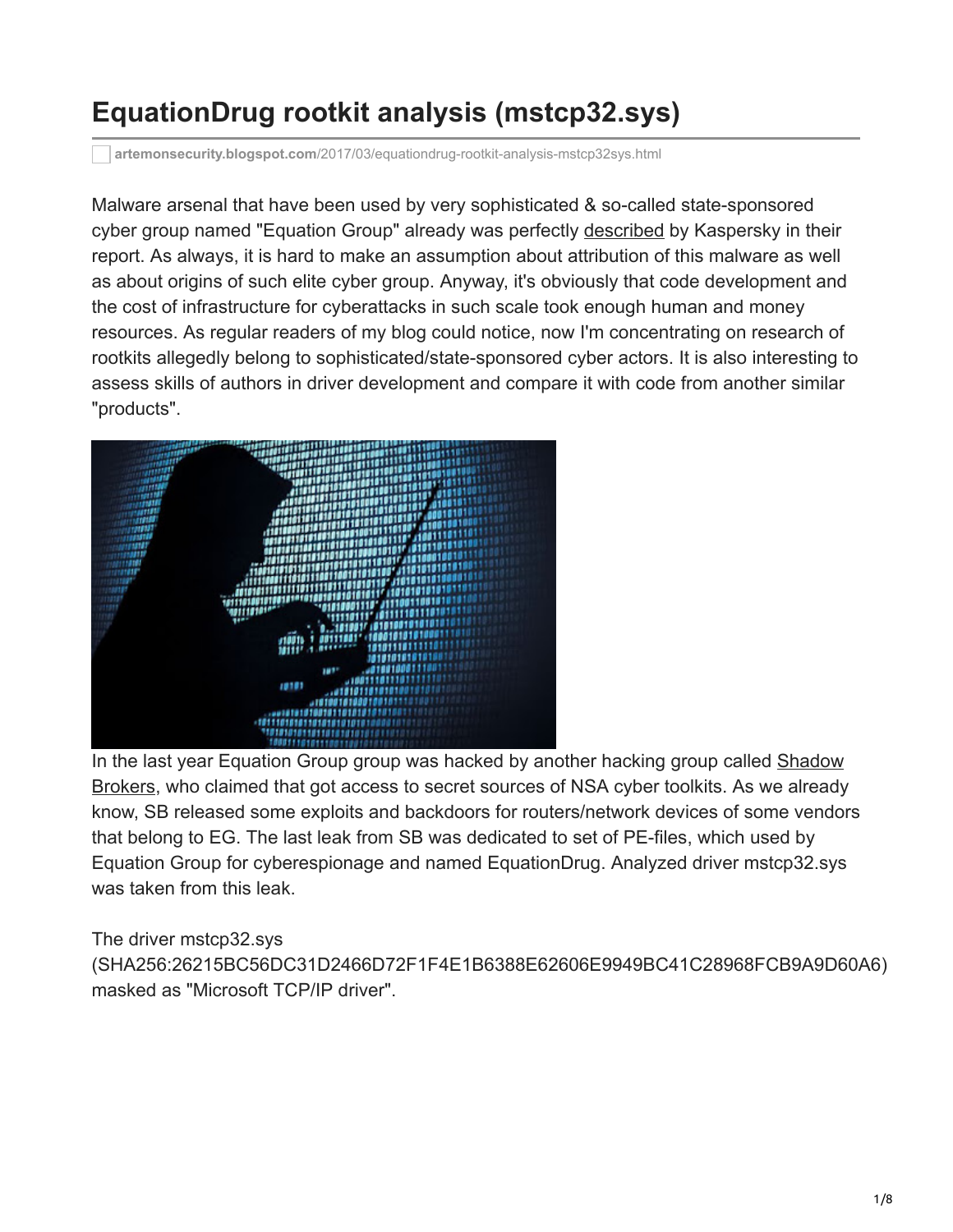### mstcp32.sys Properties

|             | General Security                          | Details                                            | <b>Previous Versions</b>                   |  |  |  |  |  |  |
|-------------|-------------------------------------------|----------------------------------------------------|--------------------------------------------|--|--|--|--|--|--|
| Property    | Description                               | Value                                              |                                            |  |  |  |  |  |  |
|             | File description                          | TCP/IP driver                                      |                                            |  |  |  |  |  |  |
| Type        | File version                              | 4000                                               | System file                                |  |  |  |  |  |  |
|             | Product name<br>Product version 4.00      | Microsoft (R) Windows (TM) Operating S             |                                            |  |  |  |  |  |  |
| <b>Size</b> | Copyright<br>Date modified                | Copyright (C) Microsoft Corp. 1981-1999<br>55.9 KB |                                            |  |  |  |  |  |  |
|             | Language<br>Original filename mstcp32.sys |                                                    | English (United States)                    |  |  |  |  |  |  |
|             |                                           |                                                    |                                            |  |  |  |  |  |  |
|             |                                           |                                                    | Remove Properties and Personal Information |  |  |  |  |  |  |
|             |                                           |                                                    | ОΚ<br>Cancel<br>Apply                      |  |  |  |  |  |  |

Authors also took some steps to mask malicious purpose of this driver. For example, if you look to its imports or dump strings from file, you can't find something really suspicious. The driver imports API from NDIS kernel mode library called NDIS.SYS to work with network packets on physical level (that fully corresponds to its purpose). Actually, authors hid malicious indicators inside driver into encrypted data. Below you can see decrypted strings from driver's body.

×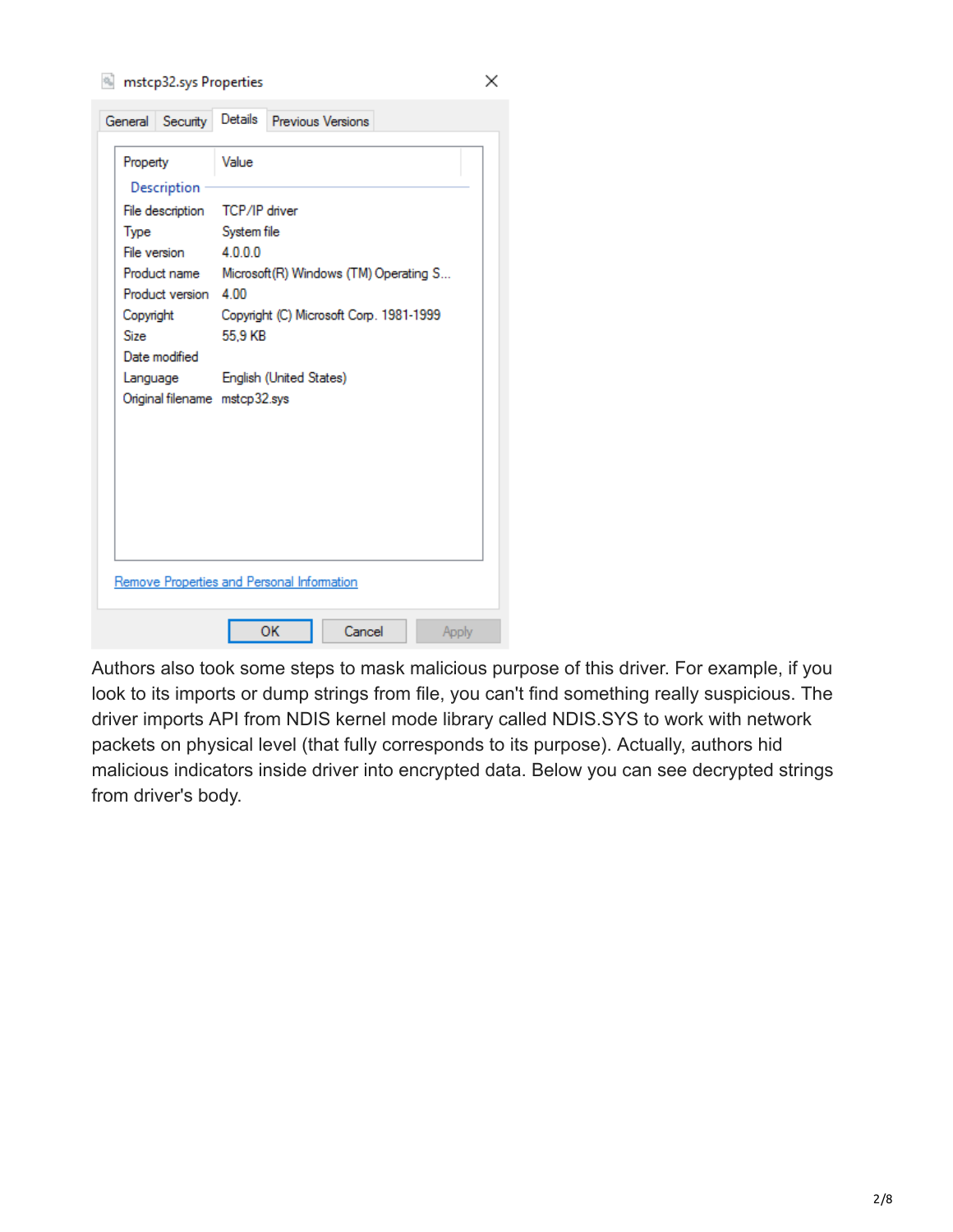| $\mathbf{1}$   | System\CurrentControlSet\Services\                                                   |
|----------------|--------------------------------------------------------------------------------------|
| $\overline{2}$ | \Registry\Machine\System\CurrentControlSet\Services\                                 |
| 3              | <b>NEnum</b>                                                                         |
| 4              | Type                                                                                 |
| 5              | Start                                                                                |
| 6              | ErrorControl                                                                         |
| $\overline{7}$ | System\CurrentControlSet\Control\Class\{4D36E972-E325-11CE-BFC1-08002BE10318}\       |
| 8              | Software\Microsoft\Windows NT\CurrentVersion\NetworkCards                            |
| 9              | <b>\Linkage</b>                                                                      |
| 10             | \NDI\Interfaces                                                                      |
| 11             | Group                                                                                |
| 12             | <b>Bind</b>                                                                          |
| 13             | Export                                                                               |
| 14             | Route                                                                                |
| 15             | ServiceName                                                                          |
| 16             | UpperRange                                                                           |
| 17             | LowerRange                                                                           |
| 18             | RootDevice                                                                           |
| 19             | UpperBind                                                                            |
| 20             | PNP TDI                                                                              |
| 21             | ethernet                                                                             |
| 22             | <i><b>Device</b></i>                                                                 |
| 23             | services.exe                                                                         |
| 24             | winlogon.exe                                                                         |
| 25             | Processes                                                                            |
| 26             | Options                                                                              |
| 27             | ndiswanip                                                                            |
| 28             | %SystemRoot%\System32\                                                               |
| 29             | <unknown></unknown>                                                                  |
| 30             | Params                                                                               |
| 31             | \Registry\Machine\System\CurrentControlSet\Control\Session Manager\Memory Management |
| 32             | ClearPageFileAtShutdown                                                              |
| 33             | \Registry\Machine\System\ControlSet                                                  |
| 34             | \Services\                                                                           |
| 35             | \Enum\Root\LEGACY                                                                    |
| 36             | \SystemRoot\System32\Drivers\                                                        |
| 37             |                                                                                      |

As you can see from dumped strings above, the rootkit attaches itself to Windows network stack for capturing packets on NDIS level. Also, it is clear that the rootkit implements injection of malicious code into trusted Windows processes - Services.exe (SCM) & Winlogon.

Below you can see compilation date of this driver, which indicates that it was compiled already almost 10 years ago. This means that cyber espionage group used the rootkit and was active already in 2007. Also authors were interested to make their operations stealthy from user eyes, putting code into Ring 0.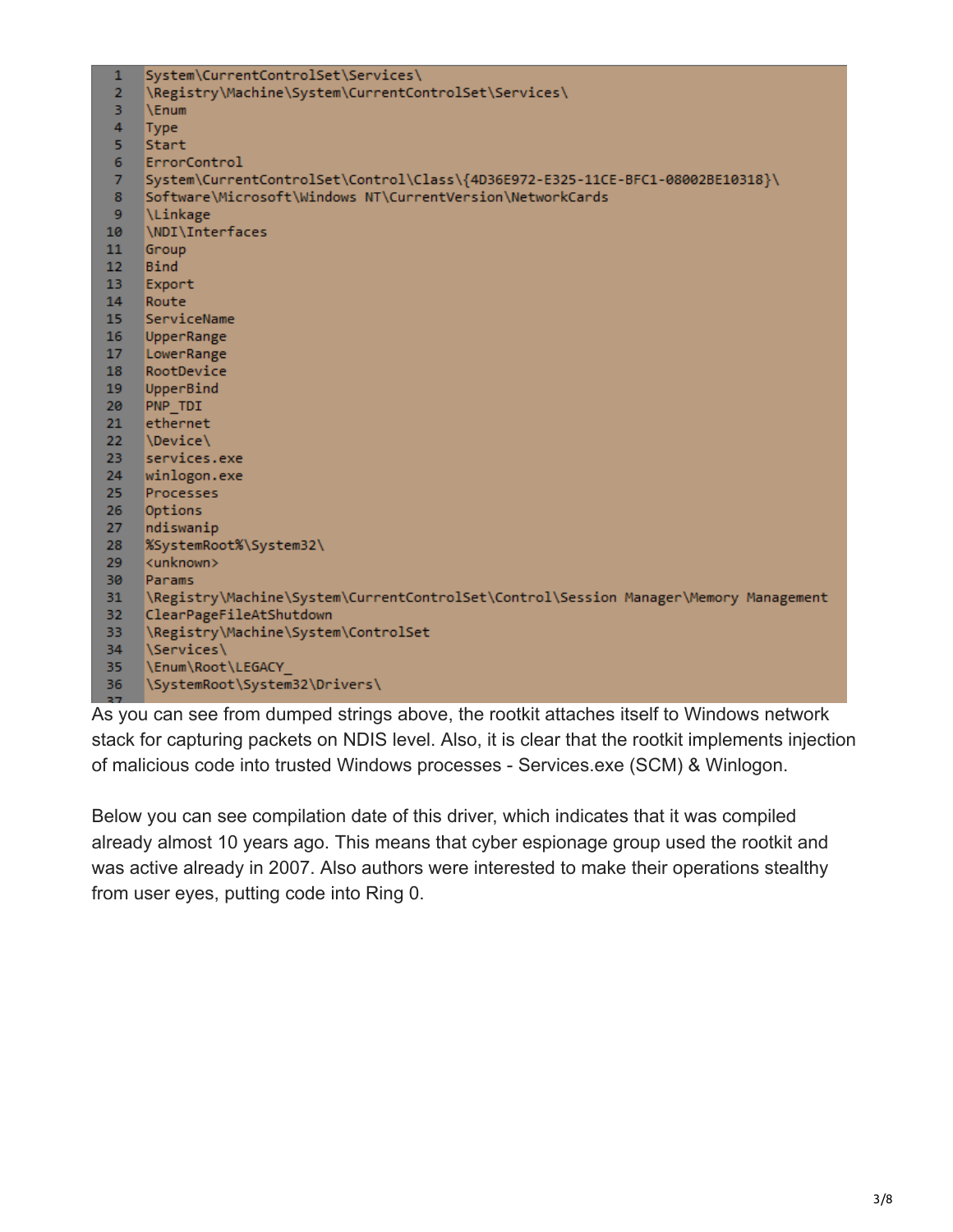## $SHA-1$

#### $\overline{\phantom{a}}$ 26E787997A338D8111D96C9A4C103CF8FF0201CE

| Analysis [File Header] |          |      |          |                         |  |  |  |
|------------------------|----------|------|----------|-------------------------|--|--|--|
| Name                   | Offset   | Size | Value    | Description             |  |  |  |
| Machine                | 000000D4 | 2    | 014C     | Intel 386               |  |  |  |
| NumberOfSections       | 000000D6 | -2   | 0005     |                         |  |  |  |
| TimeDateStamp          | 000000D8 | 4    | 47023CA6 | Tue Oct 2 15:42:14 2007 |  |  |  |
| PointerToSymbolTable   | 000000DC | 4    | 00000000 |                         |  |  |  |
| NumberOfSymbols        | 000000E0 | 4    | 00000000 |                         |  |  |  |
| SizeOfOptionalHeader   | 000000E4 | 2    | 00EO     |                         |  |  |  |
| Characteristics        | 000000E6 | 2    | 030E     | Click here              |  |  |  |

Timestamp from debug directory matches with its analog from IMAGE\_FILE\_HEADER.



### $\blacktriangledown$ 26E787997A338D8111D96C9A4C103CF8FF0201CE

| Analysis [Debug Directory] |          |      |          |                         |  |  |  |  |  |
|----------------------------|----------|------|----------|-------------------------|--|--|--|--|--|
| Name                       | Offset   | Size | Value    | Description             |  |  |  |  |  |
| Characteristics            | 00000460 | 4    | 00000000 |                         |  |  |  |  |  |
| TimeDateStamp              | 00000464 | 4    | 47023CA6 | Tue Oct 2 15:42:14 2007 |  |  |  |  |  |
| MajorVersion               | 00000468 | 2    | 0000     |                         |  |  |  |  |  |
| MinorVersion               | 0000046A | 2    | 0000     |                         |  |  |  |  |  |
| Type                       | 0000046C | 4    | 00000004 | Misc                    |  |  |  |  |  |
| SizeOfData                 | 00000470 | 4    | 00000110 |                         |  |  |  |  |  |
| AddressOfRawData           | 00000474 | 4    | 00000000 |                         |  |  |  |  |  |
| PointerToRawData           | 00000478 | 4    | 0000DEE0 | offset <sup>.</sup>     |  |  |  |  |  |

Below you can see screenshot of start rootkit code.

| .text:00012D22                             |                                |                                                                                            |
|--------------------------------------------|--------------------------------|--------------------------------------------------------------------------------------------|
| text:00012D22.                             |                                | ; int __stdcall fnInitDriver(int pDrvObj,int punDrvRegPath,int pFunc1,int pFunc2,int Flag) |
| text:00012D22.                             | fnInitDriver<br>proc near      | ; CODE XREF: DriverEntry+151p                                                              |
| .text:00012D22                             |                                |                                                                                            |
| text:00012D22.                             | unDevName                      | $=$ dword ptr $-14h$                                                                       |
| text:00012D22.                             | var 10                         | $=$ dword ptr $-10h$                                                                       |
| text:00012D22.                             | var C                          | $=$ dword ptr $-0$ Ch                                                                      |
| text:00012D22.                             | $=$ dword ptr $-8$<br>var 8    |                                                                                            |
| text:00012D22.                             | pDeviceObject                  | $=$ dword ptr $-4$                                                                         |
| text:00012D22.                             | pDrvObj<br>$=$ dword ptr $8$   |                                                                                            |
| text:00012D22.                             | punDrvReqPath<br>$=$ dword ptr | 8C h                                                                                       |
| text:00012D22.                             | pFunc1<br>$=$ dword ptr        | 10h                                                                                        |
| text:00012D22.                             | pFunc2<br>= dword ptr          | 14h                                                                                        |
| text:00012D22.                             | = dword ptr<br>Flaq            | 18h                                                                                        |
| text:00012D22.                             |                                |                                                                                            |
| text:00012D22.                             | edit DruObj = edi              |                                                                                            |
| text:00012D22 55.                          | push                           | ebp                                                                                        |
| text:00012D23 8B EC.                       | mov                            | ebp, esp                                                                                   |
| text:00012D25 83 EC 14.                    | sub                            | esp, 14h                                                                                   |
| text:00012D28 53.                          | push                           | ebx                                                                                        |
| text:00012D29 56.                          | push                           | esi                                                                                        |
| .text:00012D2A 57                          | push                           | edit DruObj                                                                                |
| text:00012D2B 68 44 05 00 00.              | push                           | 1348                                                                                       |
| text:00012D30 68 28 A7 01 00.              | push                           | offset unk 1A728                                                                           |
| text:00012D35 E8 60 EC FF FF.              | call                           | fnDecryptData                                                                              |
| .text:00012D35                             |                                |                                                                                            |
| text:00012D3A FF 75 0C.                    | push                           | [ebp+punDrvRegPath]                                                                        |
| text:00012D3D 8B 7D 08.                    | mov                            | edit_DrvObj, [ebp+pDrvObj]                                                                 |
| text:00012D40 8D 45 F4.                    | lea                            | eax, [ebp+var C]                                                                           |
| text:00012D43 89 3D D8 C3 01+.             | mov                            | pDruObj, edit DruObj                                                                       |
| text:00012D49 50.                          | push                           | eax                                                                                        |
| text:00012D4A <mark>E8 13 0C 00 00.</mark> | call                           | fnDissectPath                                                                              |
| .text:00012D4A                             |                                |                                                                                            |
| text:00012D4F 8D 45 F4.                    | lea                            | eax, [ebp+var_C]                                                                           |
|                                            | push                           | eax                                                                                        |
| .text:00012D53 8D 45 EC                    | lea                            | eax, [ebp+unDevName]                                                                       |
| text:00012D56 50.                          | push                           | eax                                                                                        |
| text:00012D57 E8 C0 OC 00 00.              | call                           | fnGetDeviceName                                                                            |
| tout + AAA49NE7                            |                                |                                                                                            |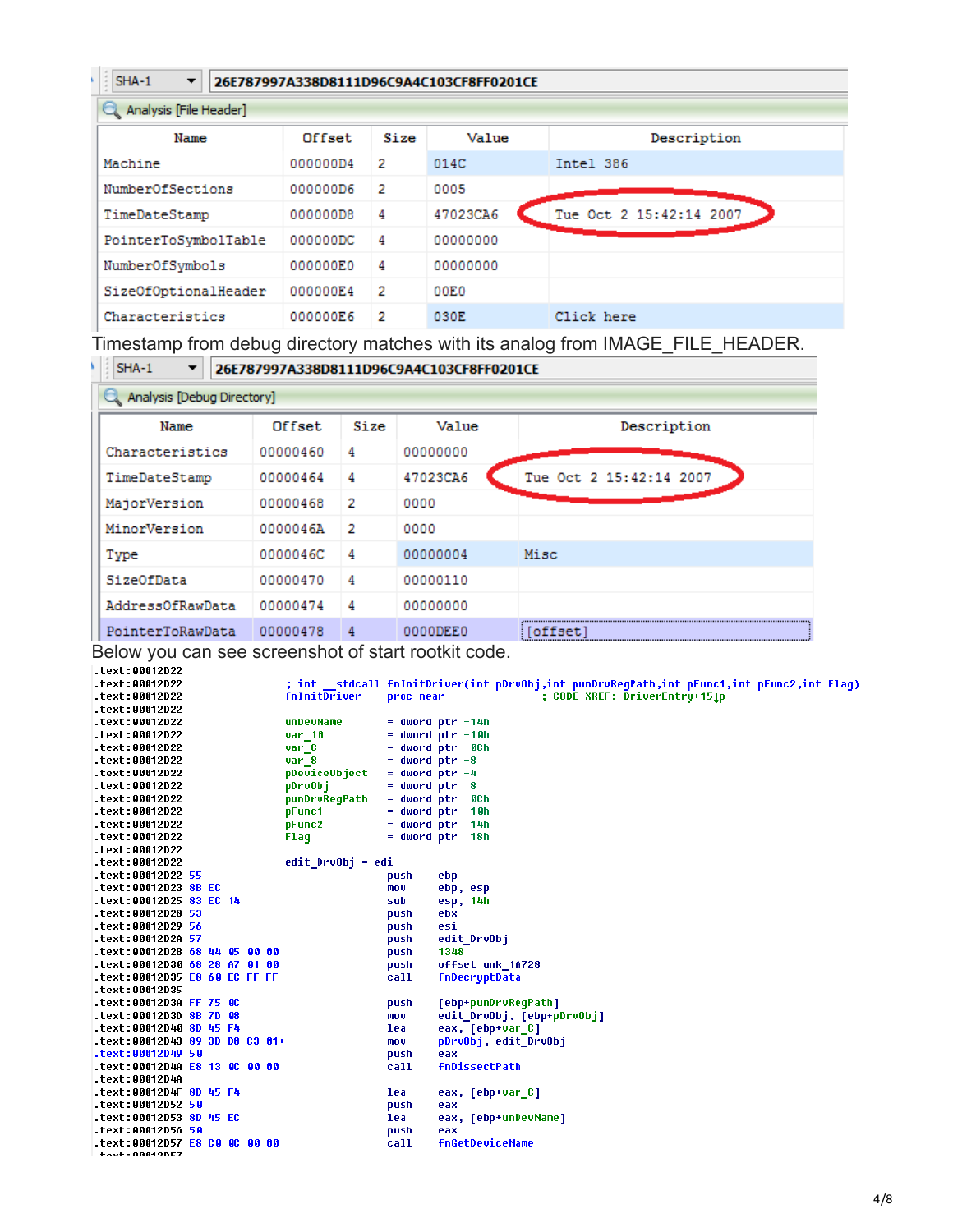Malicious data decryption is a first step that takes the driver. After that it creates device object with name **\Device\Mstcp32** and performs initialization steps. The device name doesn't hard

coded into driver's body, it forms on base of driver service name (**Mstcp32** as original name).

| .text:00012DC1 53              |  |  | push       | ebx                                                            |
|--------------------------------|--|--|------------|----------------------------------------------------------------|
| text:00012DC2 FF 15 E0 02 01+  |  |  | call       | ds:NdisResetEvent                                              |
| text:00012DC8 8B 45 FC.        |  |  | mov        | eax, [ebp+pDeviceObject]                                       |
| text:00012DCB 83 48 1C 04.     |  |  | or.        | dword ptr [eax+1Ch], 4                                         |
| text:00012DCF 8B 45 FC         |  |  | mov        | eax, [ebp+pDeviceObject]                                       |
| text:00012DD2 A3 D4 C3 01 00.  |  |  | <b>MOV</b> | dword 1C3D4, eax                                               |
| .text:00012DD7 E8 FA EB FF FF  |  |  | call       | <b>fnInitSpinLock</b>                                          |
| .text:00012DD7                 |  |  |            |                                                                |
| text:00012DDC C7 47 38 1E 30+  |  |  | mov        | dword ptr [edit DruObj+38h], offset fnDispatchIrpCreate        |
| text:00012DE3 C7 47 40 76 30+  |  |  | mov        | dword ptr [edit DrvObj+40h], offset fnDispatchIrpClose         |
| text:00012DEA C7 47 44 AA 43+. |  |  | mov        | dword ptr [edit DruObj+44h], offset fnDispatchIrpReadWrite     |
| text:00012DF1 C7 47 48 AA 43+  |  |  | mov        | dword ptr [edit DruObj+48h], offset fnDispatchIrpReadWrite     |
| text:00012DF8 C7 87 80 00 00+. |  |  | mov        | dword ptr [edit_DrvObj+80h], offset fnDispatchIrpCleanup       |
| .text:00012E02 C7 47 70 22 2F+ |  |  | mov        | dword ptr [edit DrvObj+70h], offset fnDispatchIrpDeviceControl |
| text:00012E09 C7 47 34 7A 2E+. |  |  | mov        | dword ptr [edit DrvObj+34h], offset fnDriverUnload             |
| text:00012E10 E8 E7 0C 00 00.  |  |  | call       | fn IsNT4 WindowsVer                                            |
|                                |  |  |            |                                                                |

As you can see from image above, driver dispatches following IRP requests:

- IRP\_MJ\_CREATE
- IRP MJ CLOSE
- IRP\_MJ\_READ
- IRP\_MJ\_WRITE
- IRP MJ DEVICE CONTROL
- IRP MJ CLEANUP.

The driver registers itself as NDIS filter. It checks interface with GUID {4d36e972-e325-11cebfc1-08002be10318} (that located into encrypted part of data) and gets list of instances that already registered in Windows. It tries to find specific instance with value LowerRange == "ethernet" into HKLM\SYSTEM\CurrentControlSet\Control\Class\{4d36e972-e325-11ce-bfc1- 08002be10318}\000X\Ndi\Interfaces. After driver code found it, it appends own value to this parameter as shown on image below.



|  | File Edit |                                    | View Favorites Help              |              |                                                                                  |  |
|--|-----------|------------------------------------|----------------------------------|--------------|----------------------------------------------------------------------------------|--|
|  |           | <b>EI-FEINSPCLOCK</b>              | Name                             | <b>Type</b>  | Data                                                                             |  |
|  |           | I MSPOM                            | befault)                         | REG SZ       | (value not set)                                                                  |  |
|  |           | <b>BUILDING LITTLE COMMUNISTIC</b> | ab]Bind                          | REG_MULTI_SZ | \Device\{51054716-4F2A-44DE-ADDD-DF7B49A01471} \Device\NdisWanIp                 |  |
|  |           | Mstcp32                            | <b>쓰</b> ] Export                | REG MULTI SZ | \Device\Mstcp32_{51054716-4F2A-44DE-ADDD-DF7B49A01471} \Device\Mstcp32_NdisWanIp |  |
|  |           | i Enum<br>Linkage                  | ab]Route                         | REG MULTI SZ | {51054716-4F2A-44DE-ADDD-DF7B49A01471} NdisWanIp                                 |  |
|  |           |                                    | Security                         |              |                                                                                  |  |
|  |           |                                    | <b>But and the Common Street</b> |              |                                                                                  |  |

As I already mentioned above, the rootkit was written by authors in 2007, so range of supported Windows versions is extremely small comparing with nowadays malware.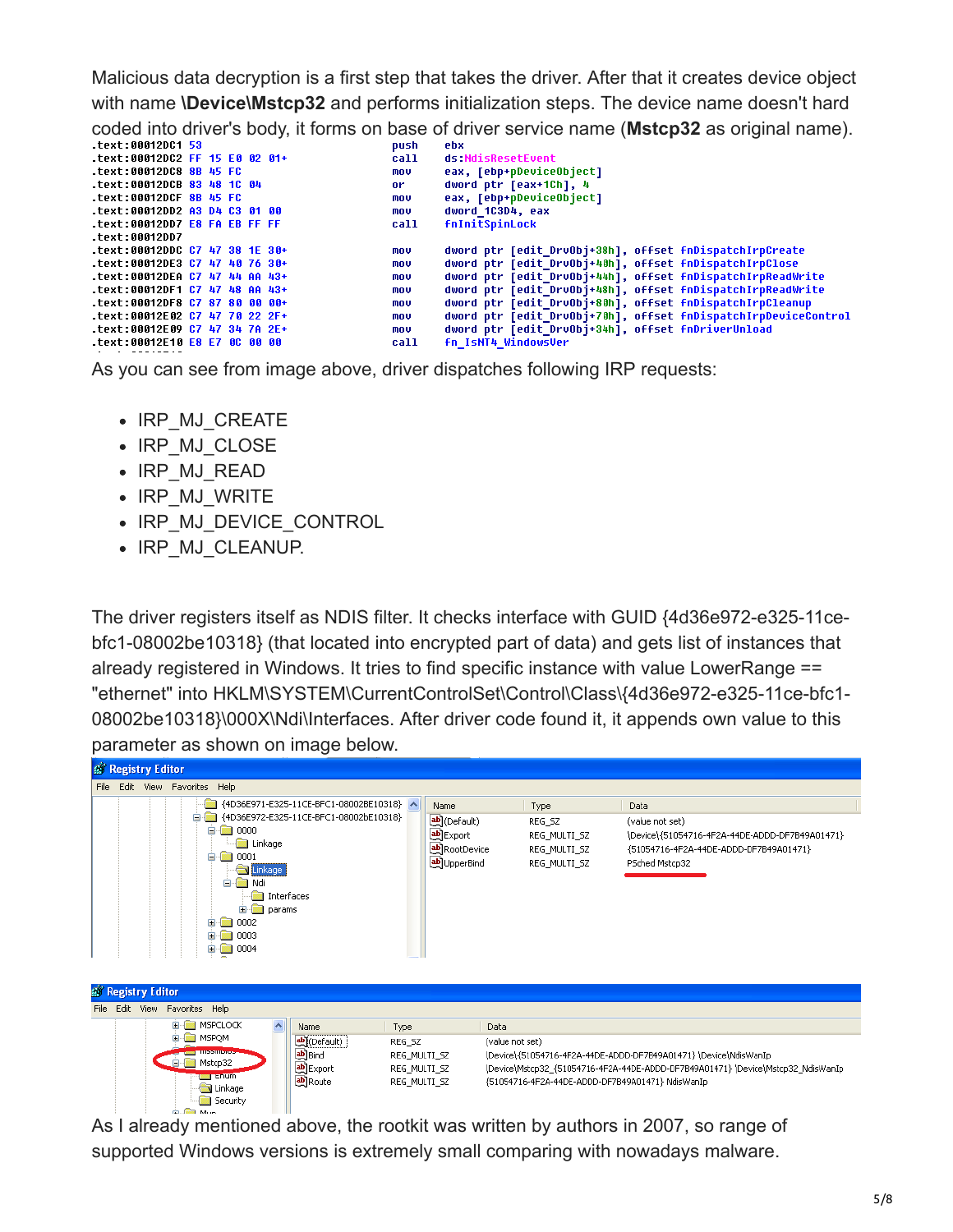Moreover, like other rootkits authors in that time, they use a lot of undocumented fields in kernel mode objects for retrieving the data they need. Next Windows NT versions are supported by the rootkit.

- Windows NT 4.0 (1381)
- Windows 2000 (2195)
- Windows XP (2600)
- Windows Server 2003 (3790)



You can see that the rootkit uses various undocumented offsets in EPROCESS and ETHREAD kernel objects for some purposes, including, enumerating running processes and

threads, checking thread alertable state, retrieving pointer to PEB and etc.

Injection of malicious code into processes is made in usual for such rootkits manner: Attach\_To\_Process->Allocate\_Virtual\_Memory->InsertApc.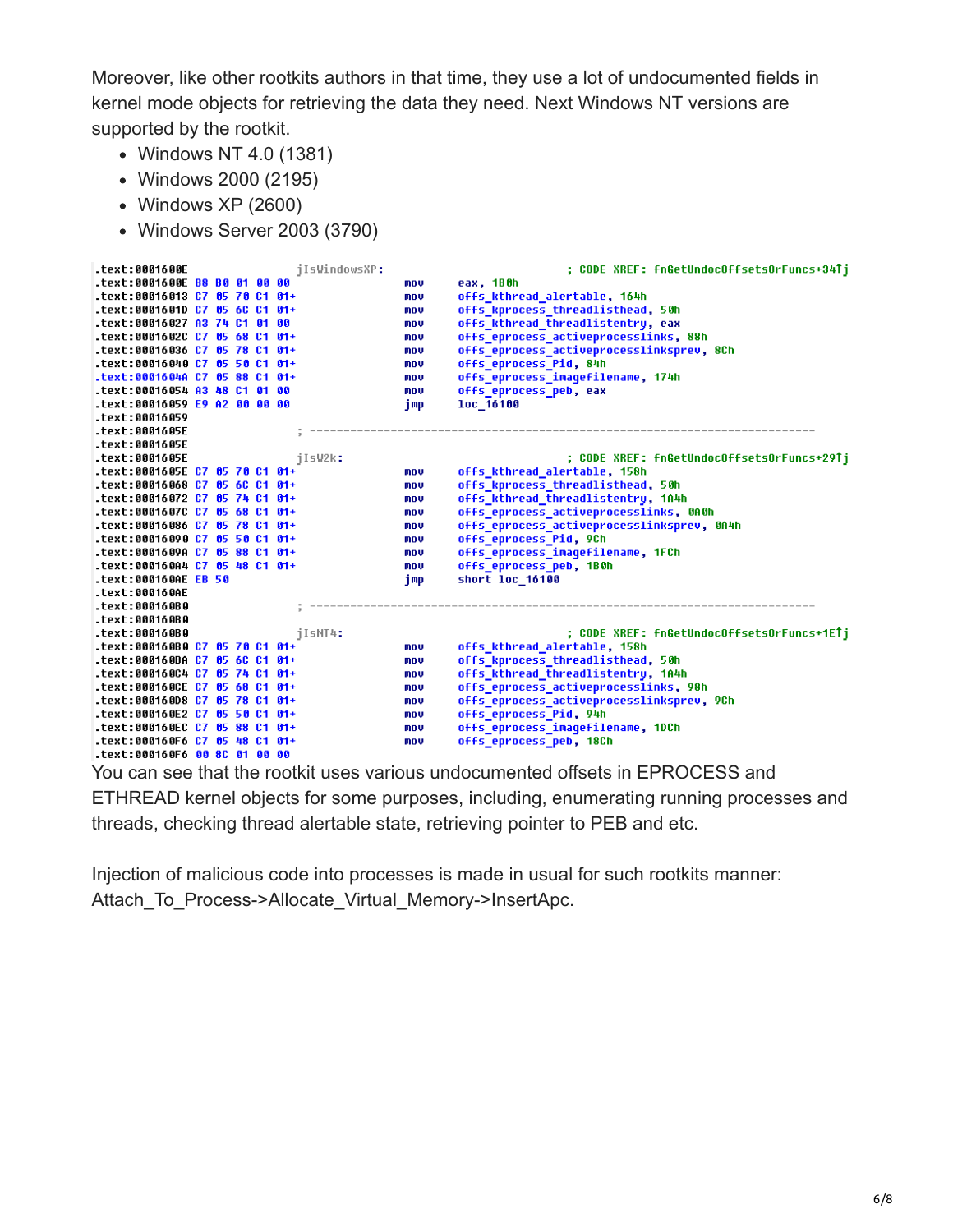text:00016852 text:00016854 53. push ebx text:00016855 55 push ehn .text:00016856 FF 35 30 C1 01+ push dword 1C130 text:0001685C E8 83 3D 00 00 call **KeAttachProcess** .text:0001685C eax, cbAllocatedUserModeCode .text:00016861 A1 04 C1 01 00 mov .text:00016866 6A 40 push 48h text:00016868 BD 0C C1 01 00 ebp, offset cbReqionSize mou text:0001686D 68 00 10 00 00 1000h push text:00016872 55 push ebp text:00016873 BB 08 C1 01 00 mov ebx, offset pApcRoutine\_1 text:00016878 6A 00 push G text:0001687A 53 push ebx .text:0001687B 6A FF push **OFFFFFFFFFh** .text:0001687D A3 0C C1 01 00 cbkegionSize, eax .text:00016882 FF 15 EC 03 01+ call ds:ZwAllocateVirtualMemory .text:00016888 8B 3D 08 C1 01+ <u>edi, pApcRoutine 1</u> mai i .text:0001688E 85 FF test edi, edi text:00016890 74 34. short loc 16806 jz text:00016890 text:00016892 8B 0D 04 C1 01+ mov ecx, cbAllocatedUserModeCode text:00016898 56 push esi .text:00016899 8B 35 00 C1 01+ esi, pAllocatedUserModeCode mou .text:0001689F 8B C1 mou eax, ecx .text:000168A1 C1 E9 02 shr ecx, 2 .text:000168A4 F3 A5 rep movsd text:000168A6 8B C8. mov ecx, eax .text:000168A8 83 E1 ecx, 3 83 and .text:000168AB F3 A4 **fnInsertApc** text:000168AD E8 9C 02 00 00 call .text:u00025000 .text:00018E7A **FnPartOfUserModeCode proc near** ; DATA XREF: sub 18636+123To .text:00018E7A ; sub  $18636+12810...$ .text:00018E7A .text:00018E7A  $var_10$  $=$  dword ptr  $-10h$ .text:00018E7A hProcess  $=$  dword  $ptr -@Ch$ .text:00018E7A  $var<sub>8</sub>$ dword  $ptr -8$  $=$  dword ptr  $-4$ .text:00018E7A  $var_4$ .text:00018E7A .text:00018E7A 55 push ebp .text:00018E7B 8B EC ebp, esp mou .text:00018E7D 83 EC 10 sub esp, 10h .text:00018E80 53 push ebx .text:00018E81 56 push esi .text:00018E82 57 push edi .text:00018E83 89 55 FC mou [ebp+var\_4], edx .text:00018E86 8B CA mou ecx, edx .text:00018E88 83 C1 1C add ecx, 1Ch .text:00018E8B 89 4D F8 [ebp+var\_8], ecx mnu .text:00018E8E C7 45 F4 00 00+ mov [ebp+hProcess], Ø .text:00018E95 C7 45 F0 00 00+ mov  $[$ ebp+var\_10], 0 .text:00018E9C 8B 4D F8 mou ecx, [ebp+var\_8] .text:00018E9F 8B 59 04  $ebx, [ecx+4]$ mou .text:00018EA2 53 dwProcessId push ebx .text:00018EA3 6A 00 bInheritHandle **push** G. ÷ .text:00018EA5 68 FF OF 1F 00 push 1F0FFFh dwDesiredAccess .text:00018EAA 8B 55 FC edx, [ebp+var\_4] mnu .text:00018EAD 8B 5A 0C mov ebx, [edx+0Ch] .text:00018EB0 FF D3 call ebx ; OpenProcess .text:00018EB2 89 45 F4 mou [ebp+hProcess], eax .text:00018EB5 83 F8 00  $cmp$ eax, 0 .text:00018EB8 0F 84 8A 00 00+ jz jRet tovt·AAA1RFRR AA **Conclusion**